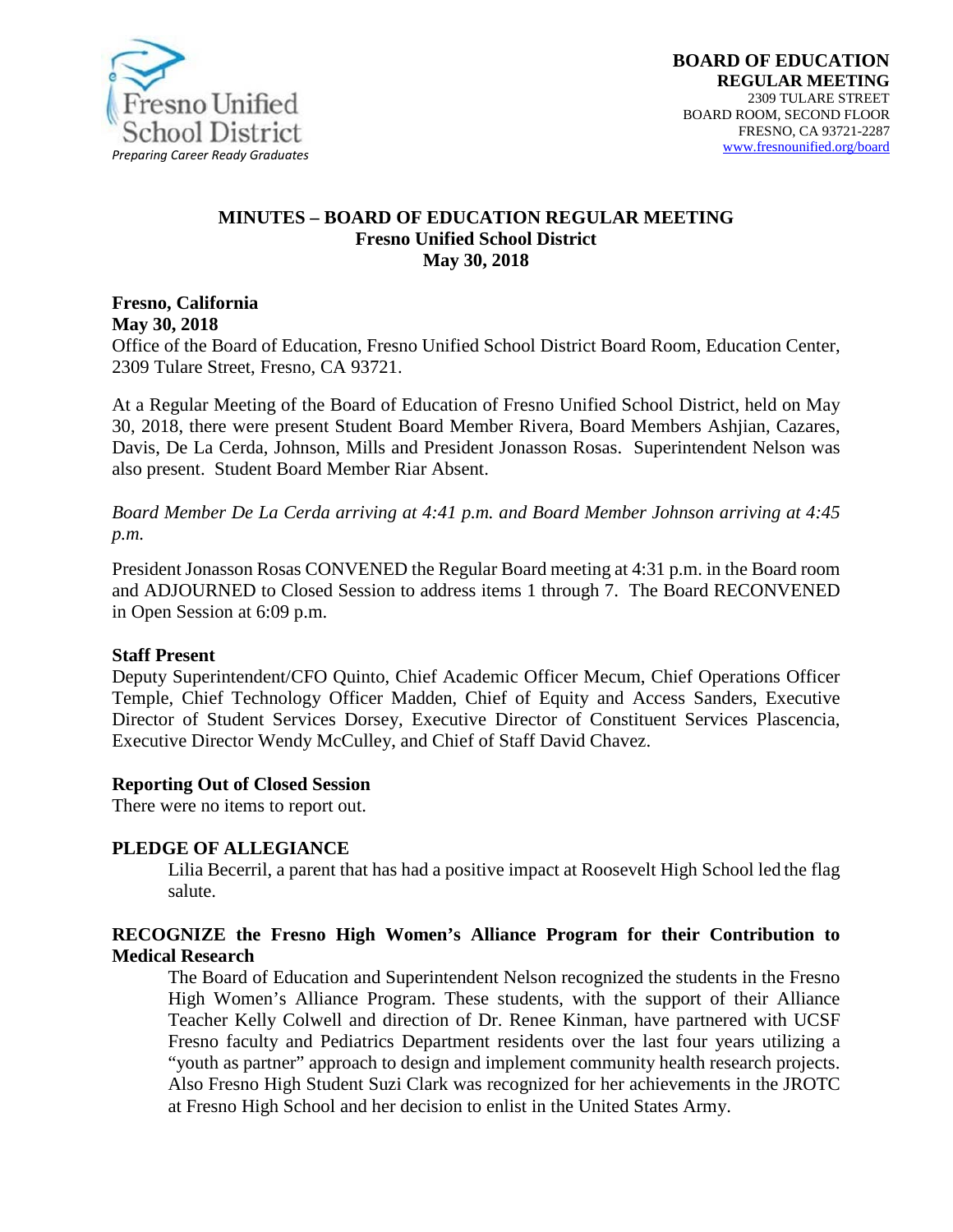### **RECOGNIZE the Fresno Unified School District Spring Sports Valley Champions for the 2017/18 School Year**

The Board of Education and Superintendent Nelson recognized Fresno High School's girls Lacrosse team and the Unified basketball team for a successful season.

# **HEAR Report from Superintendent**

- Six more days left of school and end of year activities are in full swing. There will be 14 high school graduation ceremonies. Dr. Nelson encouraged people to find the complete list of times and locations of all district graduation ceremonies at [www.fresnounified.org.](https://na01.safelinks.protection.outlook.com/?url=http%3A%2F%2Fwww.fresnounified.org&data=02%7C01%7C%7Ce3cfcda5432245d0ac5308d5c71a1da9%7C74c9008303c6453a801c9251cdd17eb8%7C0%7C0%7C636633837346018578&sdata=LOYZfIlfUKbEPBkrkiuM%2B%2BlwV5kSO5y6hNrJK6ztKa4%3D&reserved=0)
- Congratulated the district's fourth quarter middle school and elementary champions. Middle school:
	- o Tennis, Division 2 champions Sequoia Middle School, coached by Carol Yohannes
	- o In Division 1 softball, Tenaya Middle School, led by Coach Brent Bertsche and in Division 3 Hamilton Hurricaines led by Coach Brian Kalustian
	- o In track, Computech Middle School coached by Jose Luis Bolanos and Solomon Bryant
	- o In boys' volleyball, Division I title Gaston Middle School under Coach Scott Brown and Division 2 champs Kings Canyon Middle School led by Jesse Garcia

Elementary School:

- o Lawless and Calwa elementary schools both won first in their divisions for girls' softball
- Congratulated the athletes from Bullard and Edison high schools who are competing in the State Track Qualifiers. Congratulated all coaches and athletes on a stellar season.
- The district had the pleasure of hosting award-winning actress Audra McDonald as the Roosevelt High School Theater was dedicated in her honor. The community really came together to celebrate one of Fresno Unified's very own Roosevelt graduates who has won a record six Tony Awards for her work on Broadway and is recognized both nationally and internationally for her work on stage, television and in film as well as her activism in support of social equality. There were so many special moments including when Ms. McDonald took the time to visit with our Performing Arts singers on stage and when she spoke fondly of her time at Roosevelt. She even led the crowd in an old Roosevelt cheer. Her name will forever be visible for our entire city to see on the front of the Roosevelt theater. Dr. Nelson thanked all who helped make the day possible.

## **OPPORTUNITY for Public Comment on Consent Agenda Items**

There were no individuals for this portion of the agenda.

On a motion by Member De La Cerda, seconded by Member Cazares, the consent agenda, exclusive of agenda items A-3, A-9, A-11, A-13, A-17 and A-18 which were pulled for further discussion, was approved on a roll call vote of 8-0-0-1 as follows: AYES: Student Board Member Rivera, Board Members: Ashjian, Cazares, Davis, De La Cerda, Johnson, Mills and Board President Jonasson Rosas. Absent: Student Board Member Riar.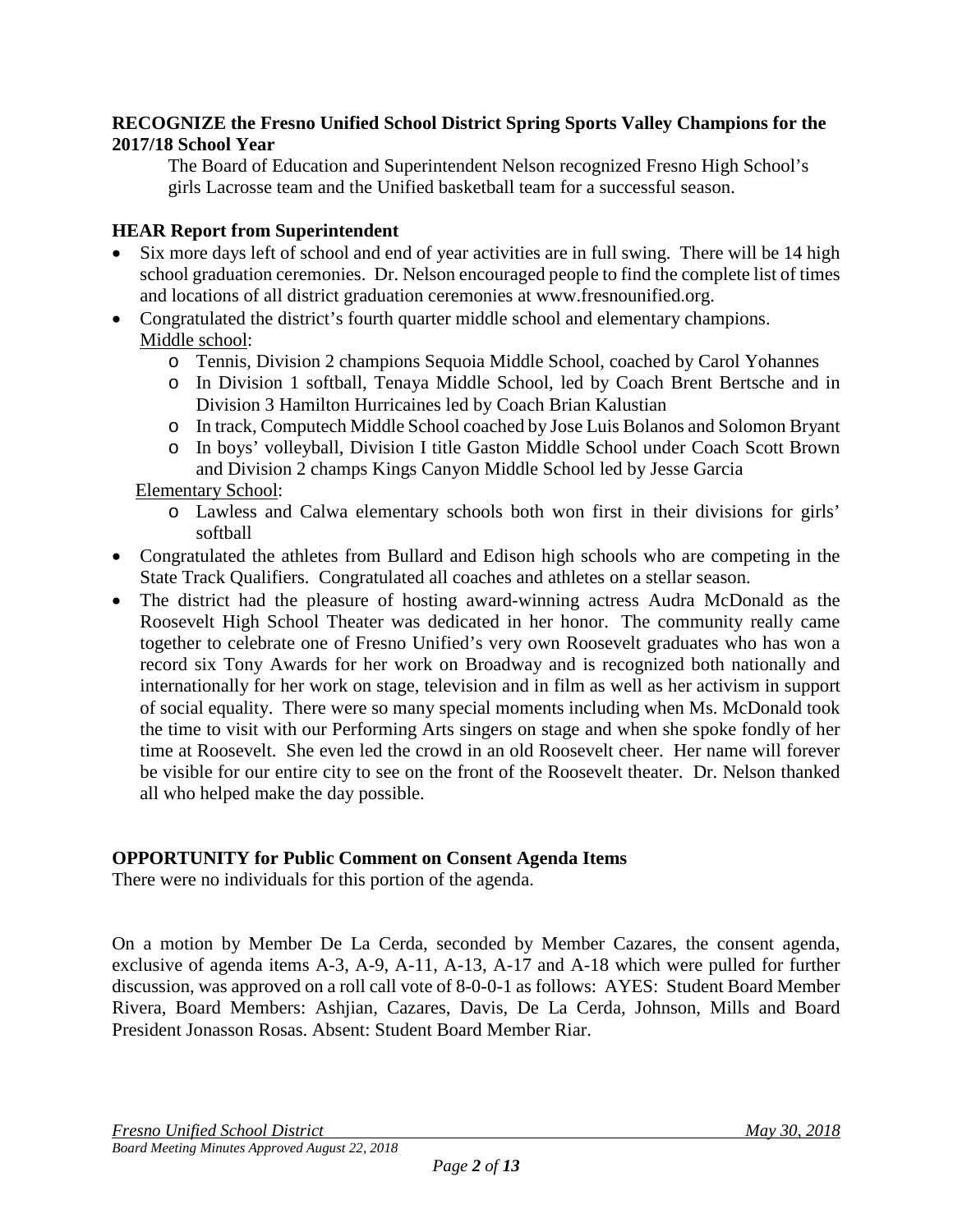## **A. CONSENT AGENDA**

- **A-1, APPROVE Personnel List APPROVED as recommended,** the Personnel List, Appendix A, as submitted.
- **A-2, ADOPT Findings of Fact and Recommendations of District Administrative Board ADOPTED as recommended**, the Findings of Fact and Recommendations of District Administrative Panels resulting from hearings on expulsion and readmittance cases conducted during the period since the May 23, 2018 Regular Board meeting.
- **A-3, APPROVE Fresno Unified School District's Nomination of Trustee Carol Mills, J.D. to serve as Vice President of the California School Boards Association APPROVED as recommended,** Trustee Carol Mills' Nomination for California School Boards Association (CSBA) President-elect or Vice President.

For the record, there were comments/questions regarding support for Board Member Mills, qualities of CSBA leadership, qualifications needed, clarity on the nomination process, and who sits on the board. Chief of Staff Chavez was able to provide clarification. Member Cazares moved for approval seconded by Member Ashjian, which was approved on a roll call vote of 4-2-0-1 as follows: AYES: Board Members: Ashjian, Cazares, Mills and Board President Jonasson Rosas. NOES: Board Member Davis and Johnson. ABSENT: Board Member De La Cerda.

## **A-4, APPROVE Independent Contractor Services Agreement with BitWise Industries Inc., dba Shift3 Technologies**

**APPROVED as recommended,** an agreement with BitWise Industries Inc., dba Shift3 Technologies to provide technology development services in support of the Student Advisory Board annual service project objectives and district student voice initiatives. These objectives/initiatives include, but are not limited to: development of a Digital Student Voice Portal, browser based application and/or modules and custom student messaging interface for communication with key district and school departments.

**A-5, APPROVE Positions and ADOPT Job Descriptions for Coordinator I, Energy Management and Technician, Energy Management, and APPROVE Revisions to the Management and Supervisory Salary Schedules for Program Manager I, Principal II on Special Assignment and Principal I on Special Assignment**

**APPROVED as recommended,** the following: (1) The new job descriptions of Coordinator I, Energy Management and Technician, Energy Management. These positions reflect the functional evolution of the Energy Management Unit over time due to changes in energy related technology, an emphasis on energy/resource conservation and district growth. The Coordinator I, Energy Management position is designated Management, exempt and to be placed on E-20 of the Management Salary Schedule; the Technician, Energy Management position is designated Supervisory, non-exempt and to be placed on S-50 of the Supervisory Salary Schedule. (2) The Management Salary Schedule with Program Manager I, Principal II on Special Assignment (PSA) and Principal I on Special Assignment placement indicating 215 duty days. The Program Manager I increase of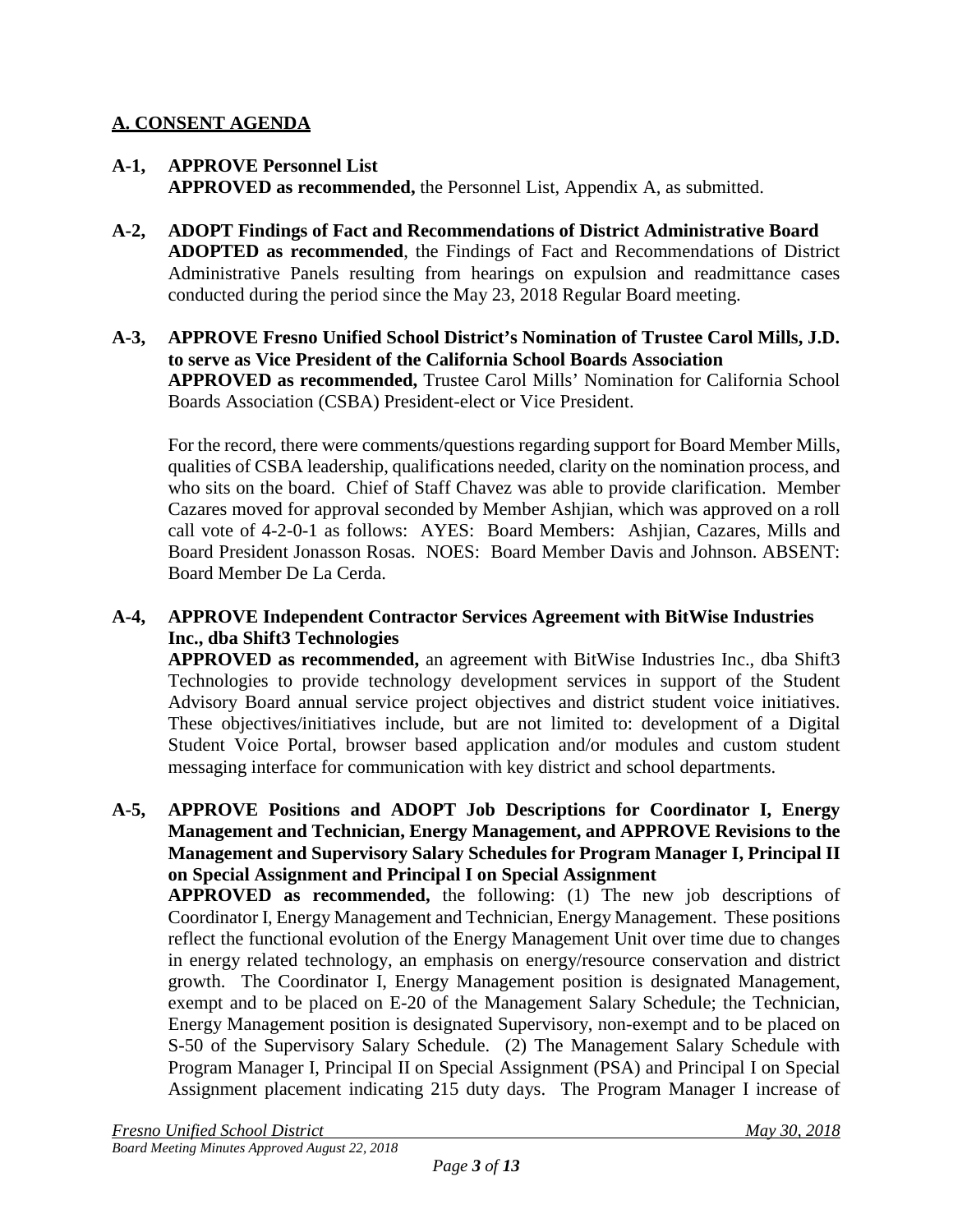salary schedule duty days from 197 to 215 reflects the expansion in support to College and Career programs; the PSA I and PSA II addition of salary schedule duty days to 215 reflects equitable placement with Vice Principal II on Special Assignment and Vice Principal I on Special Assignment.

# **A-6, APPROVE Multi-Year Agreement with Cisco Capital/Key Government Finance for Technical Support of District's Enterprise Network Equipment**

**APPROVED as recommended,** a multi-year agreement with Cisco Capital/Key Government Finance for the annual Cisco SMARTnet maintenance and support service for the district's Cisco enterprise network equipment.

The Board previously authorized Development Group Inc. for purchases of technology goods and services through piggyback contract #3-14-70-2686N, CMAS, for Technology Goods and Services through June 30, 2018. This multi-year agreement provides the benefit of discounts and protections against price increases during the term of the agreement.

**A-7, APPROVE Independent Contractor Services Agreement with Development Group, Inc. for Dark Fiber Network Configuration Services APPROVED as recommended,** an Independent Contractor Services Agreement with Development Group, Inc. The agreement is for \$44,475.80 and has Development Group, Inc. engineering consultants providing wide area network (WAN) design and router configuration services.

## **A-8, APPROVE Authorization for Utilization of Updated, Engineering Services Agreements**

**APPROVED as recommended.** On October 26, 2016, the Board approved Request for Qualifications 17-04, Architectural/Engineering Services, to provide a pool of qualified firms/consultants to support the district's new construction, modernization, portable relocation, and deferred and general maintenance projects. The approval authorized staff to enter into agreements with approved prequalified firms/consultants as needed for a fiveyear period. Agreements for engineering services including civil, electrical, mechanical, structural and landscape architecture have been updated and strengthened, and supersede previous agreements. The new terms, which are more robust and favor the district, include a higher standard of care and more firm accountability for errors and omissions. Therefore, it is recommended the Board authorize staff to amend active engineering services agreements, and utilize the updated agreements going forward, for the remainder of the five-year approval period with the existing list of prequalified firms/consultants.

## **A-9, APPROVE Proposed Revisions for Board Bylaws (BB) 9012 (NEW), 9121, 9220, 9230, 9240, 9321, 9323, 9400 and Exhibit (E) 9323.3 APPROVED with edits,** proposed revisions for the following nine Board Bylaws (BB) and Exhibit (E):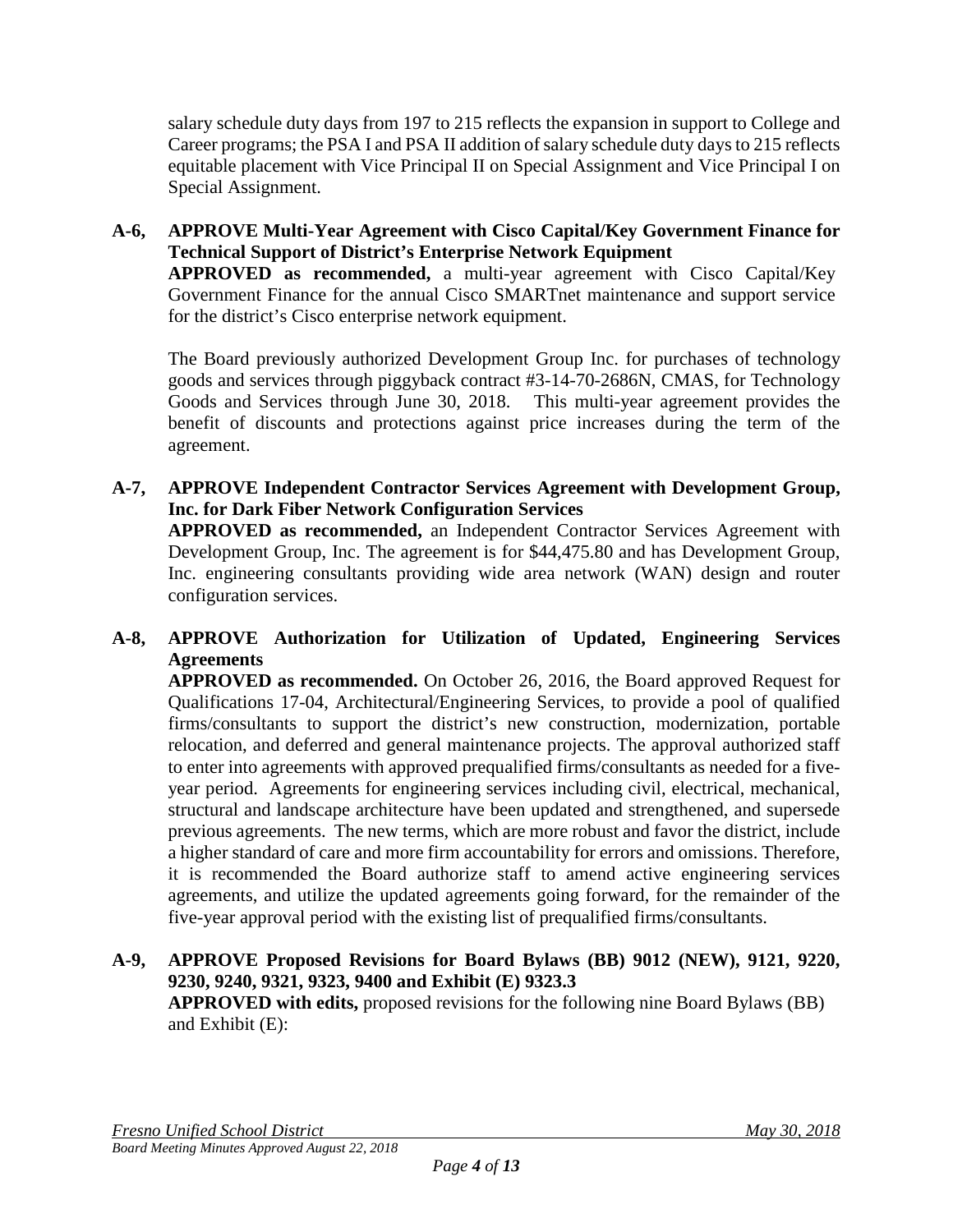- (NEW) BB 9012 Board Member Electronic Communication
- BB 9121 President
- BB 9220 Governing Board Elections
- BB 9230 Orientation
- BB 9240 Board Development
- BB 9321 Closed Session Purposes And Agendas
- BB 9323 Meeting Conduct
- E 9323.2 Actions By The Board
- BB 9400 Board Self-Evaluation

These revisions meet the legal mandates recommended by the California School Boards Association (CSBA).

For the record, there were comments/questions regarding Board Bylaw 9012 Board Member Electronic Communication - reviewed what was legally mandated and what was new policy, new policy is redundant and cumbersome. In addition there were questions regarding Board Bylaw 9121 President – clarity on CSBA's recommendations: questions on item 1 and 2 on page one assurance that one person does not have the authority to decide whether a meeting will take place or not and that a majority of the board can still call a meeting, suggested that the Board President should have final say on what is on the Agenda and on items 4 and 5 on page two, each board member are leaders in their own communities, Board President should not be the leading advocate city-wide, and would prefer to delete 4 and 5 from page two. Chief of Staff Chavez was able to provide clarification. Member Mills moved to approve with edits to BB 9012, only legally mandated language seconded by Member Cazares, which carried a 5-1-0-1 vote. AYES: Board Members: Ashjian, Davis, Johnson, Mills and Board President Jonasson Rosas. NOES: Board Member Cazares. ABSTAINTED: Board Member De La Cerda.

**A-10, APPROVE Proposed Revisions for Board Policies (BP) 0460, 0420.4, 0500, 0520, 3100, (NEW) 3230, 5113.1, (NEW) 5113.12, 5131.1, 5131.6, 5144, 5144.1, (NEW) 5145.31, 7214 and Deletion of 0520 and 0520.3** 

**APPROVED as recommended,** proposed revisions for the following fifteen Board Policies (BP):

- BP 0460 Local Control Accountability Plan
- BP 0420.4 Charter School Authorization
- BP 0500 Review And Evaluation
- BP 0520 Intervention For Underperforming Schools (Deletion)
- BP 0520.3 Title 1 Program Improvement Districts (Deletion)
- BP 3100 Budget
- (NEW) BP 3230 Federal Grant Funds
- BP 5113.1 Chronic Absence And Truancy
- (NEW) BP 5113.12 District SARB
- BP 5131.1 Bus Conduct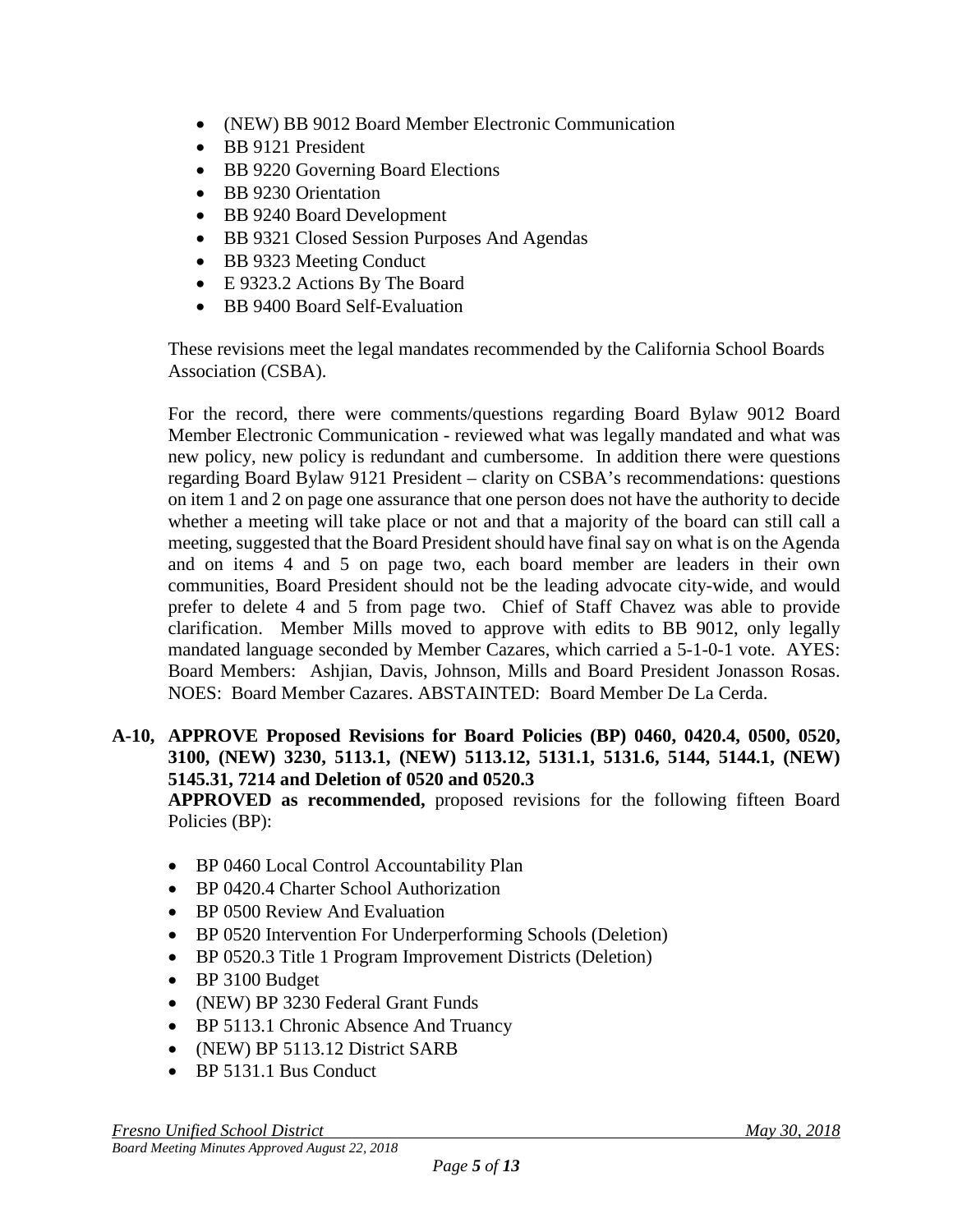- BP 5131.6 Alcohol And Other Drugs
- BP 5144 Discipline
- BP 5144.1 Suspension And Expulsion/Due Process
- (NEW) BP 5145.31 Gender And Identity Inclusion
- BP 7214 General Obligation Bonds

## **A-11, APPROVE Amendment of Energy Service Agreements-Special Conditions with FFP BTM Solar, LLC (ForeFront Power) for Development of Solar Energy Projects at Comprehensive High Schools and Brawley Service Center**

**APPROVED as recommended.** On December 13, 2017, the Board approved agreements with ForeFront Power to finance, design, permit, construct, own, operate and maintain parking lot solar shade structures at the district's comprehensive high schools and the Brawley Service Center. At that time, the utility cost savings to the district was estimated at \$27.8 million over the 20-year contract period. A 30% tariff on imported solar panels was enacted in February 2018, increasing construction costs and reducing long-term cost savings. The possibility of a tariff was recognized in the original contract and Forefront has absorbed approximately 30% of the increase. Also, revisions in projected PG&E rates increased estimated savings, further offsetting the increase from the tariff. However, a reduction from the originally projected 20-year savings is still projected. Therefore, it is recommended that the contracts be amended to recognize the tariff and adjust the estimated energy savings to \$27.3 over 20 years.

For the record, there were comments/questions regarding additional clarity on the amendment for the development of Solar Energy Projects, and how the savings will come back to the students in terms of training programs for the entire district. Chief of Operations Temple and Executive Officer Duke were able to provide clarification. Member Davis moved for approval, seconded by Member De La Cerda, which carried a 7- 0-0-0 vote. AYES: Board Members: Ashjian, Cazares, Davis, De La Cerda, Johnson, Mills and Board President Jonasson Rosas.

## **A-12, APPROVE Award of Bid 18-35 Sections A and B, Tehipite and Yosemite Middle Schools, Demolition of Existing Lockers and Installation of New Lockers**

**APPROVED as recommended,** Bid 18-35, Sections A and B, to provide new lockers in the boys and girls locker rooms, including cement locker bases and benches, for Tehipite and Yosemite middle schools. The projects are priorities in the Deferred Maintenance 5- Year Plan, as the existing deteriorated lockers are the most in need of replacement based on deferred maintenance assessments.

Staff recommends the Board reject the Viking Enterprises, Section A bid due to failure to list a subcontractor for locker installation, and award to the lowest responsive, responsible bidders:

Section A Haus Construction Inc. (Fresno, California) \$112,204 Section B Viking Enterprises (Fresno, California) \$150,000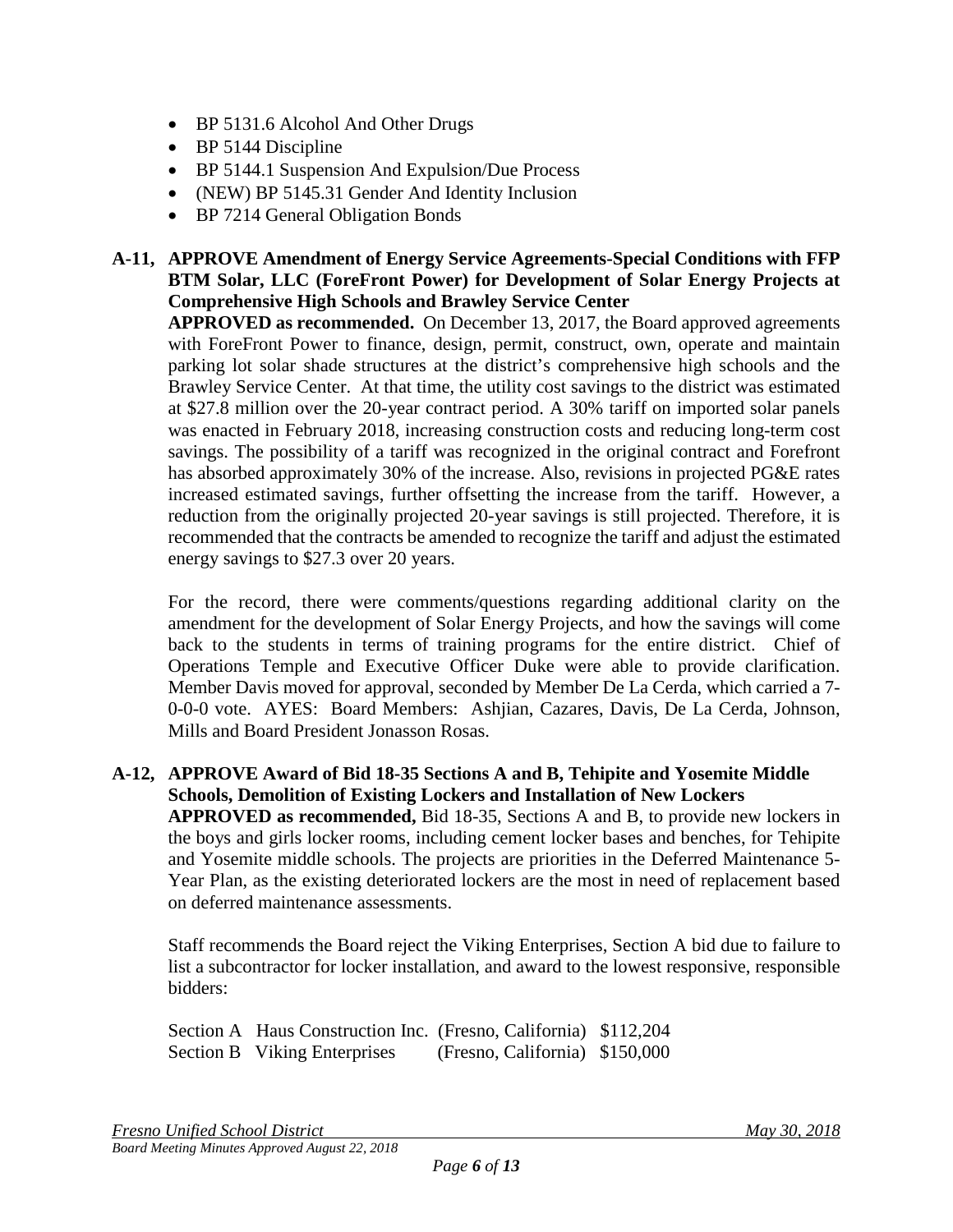### **A-13, APPROVE Award of Bid 18-38 Sections A-C: Addicott, Columbia, Kirk, Robinson, Thomas, and Vang Pao Elementary Schools Portable Classrooms Relocation and Infrastructure**

**APPROVED as recommended,** Bid 18-38 Sections A-C, for installation of portable classrooms at Addicott (two), Columbia (one), Kirk (two), Robinson (one), Thomas (one), and Vang Pao (two) elementary schools, including site infrastructure and utility connections. The portable classrooms are needed to accommodate projected enrollment, reduced staffing ratios, and educational programs (dual immersion at Vang Pao).

Staff recommends award to the lowest responsive, responsible bidders:

| Section A Addicott, |               | <b>Buildings Unlimited</b>                                       | (Madera, CA) \$1,031,285 |           |
|---------------------|---------------|------------------------------------------------------------------|--------------------------|-----------|
|                     | Vang Pao      |                                                                  |                          |           |
| Section B Robinson, |               | Davis Moreno Construction, (Fresno, CA)                          |                          | \$617,000 |
|                     | <b>Thomas</b> | Inc.                                                             |                          |           |
|                     |               | Section C Columbia, Kirk Davis Moreno Construction, (Fresno, CA) |                          | \$867,000 |
|                     |               | Inc.                                                             |                          |           |

### **Prior to the vote Board Member Ashjian made the following statement:**

*Item A-13 is a bid award for a construction project involving Davis Moreno Construction, Inc. (Bid Numbers 18-38B & 18-38C).*

*I have done business with Davis Moreno Construction in my private capacity on other projects not involving Fresno Unified beginning at least five years prior to my election to this Board. I did not participate in making this contract. Because of my relationship with this contractor, I have a remote financial interest in this contract. Therefore, I am abstaining from this vote pursuant to Board Bylaw 9270.*

For the record, there were no comments/questions. Member Davis moved to approve seconded by Member Johnson, which carried a 6-0-0-1 vote. AYES: Board Members: Cazares, Davis, De La Cerda, Johnson, Mills and Board President Jonasson Rosas. ABSTENTION: Board Member Ashjian.

## **A-14, APPROVE Authorization to Utilize Individual Piggyback Contracts in 2018/19**

**APPROVED as recommended,** a list of piggyback contracts recommended for utilization by the district during 2018/19. Piggybacking is allowed under Public Contract Code 20118 and is a best practice that takes advantage of competitive pricing from a contract formally bid by another school district or public agency. Approval does not commit the district to future purchases or require that any specific contract be utilized. Purchases associated with piggyback contracts will be presented to the Board for ratification on monthly purchase order reports. The contracts are available for review in the Purchasing Department.

## **A-15, DENY Claim #GL17-1114-67**

**DENIED as recommended,** a Claim for Damages by a Minor, case # GL17-1114-67, and the matter referred to the district's Director of Benefits and Risk Management for further handling.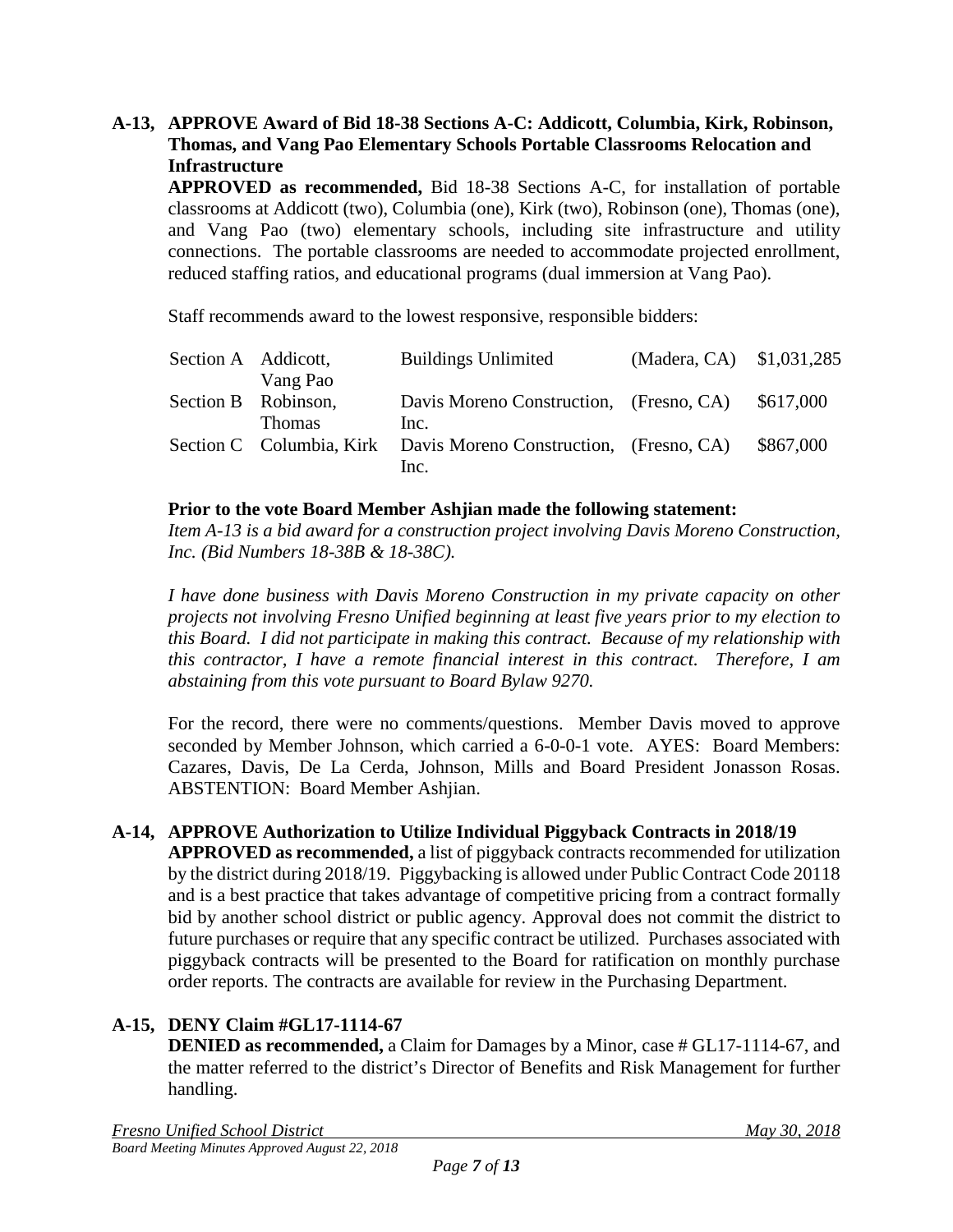## **A-16, RATIFY Grant Application to the 2018 Kaiser Permanente Community Benefit Program**

**RATIFIED as recommended,** a grant application to Kaiser Permanente to support the after school program by extending the amount of time students participate in physical fitness activities at the 29 elementary schools that currently operate a Fresno Unified administered After School Education & Safety Program.

## **A-17, RATIFY Independent Contractor Services Agreement with The Talk Team**

**RATIFIED as recommended,** an Independent Contractor Services Agreement with the Talk Team in the amount of \$14,500. This vendor will provide speech/language services to students as required by Individualized Education Programs.

For the record, there were comments/questions regarding bringing contracts to be ratified before the board, and concerns of spreading money before the item has been approved by the board. Executive Officer Rosencrans was able to provide clarification. Member Ashjian moved to ratify, seconded by Member Davis, which carried a 7-0-0-0 vote. AYES: Board Members: Ashjian, Cazares, Davis, De La Cerda, Johnson, Mills and Board President Jonasson Rosas.

# **A-18, RATIFY Change Order for the Project Listed Below**

**RATIFIED as recommended,** a Change Order for the following project.

### Bid 17-27R, Section B, Edison High School Tennis Court Improvements Rebid

Change Order 2 includes, but may not be limited to: remove and replace non-compliant concrete in path of travel; add pedestrian guardrails to protect walkway edges; and install additional fencing and gate at northeast corner required to secure facility.

| Original contract amount:                  | \$1,786,784 |
|--------------------------------------------|-------------|
| Change Order(s) previously ratified:       | 62.604      |
| Change Order 2 presented for ratification: | 59.440      |
| New contract amount:                       | \$1,908,828 |

### **Prior to the vote Board Member Ashjian made the following statement:**

*Item A-18 are change orders for a construction project involving Davis Moreno Construction, Inc. (Bid Number 17-27R).*

*I have done business with Davis Moreno Construction in my private capacity on other projects not involving Fresno Unified beginning at least five years prior to my election to this Board. I did not participate in making this contact. Because of my relationship with this contractor, I have a remote financial interest in this contract. Therefore, I am abstaining from this vote pursuant to Board Bylaw 9270.*

For the record, there were no comments/questions. Member De La Cerda moved to ratify seconded by Member Davis, which carried a 6-0-0-1 vote. AYES: Board Members: Cazares, Davis, De La Cerda, Johnson, Mills and Board President Jonasson Rosas. ABSTENTION: Board Member Ashjian.

### **END OF CONSENT AGENDA**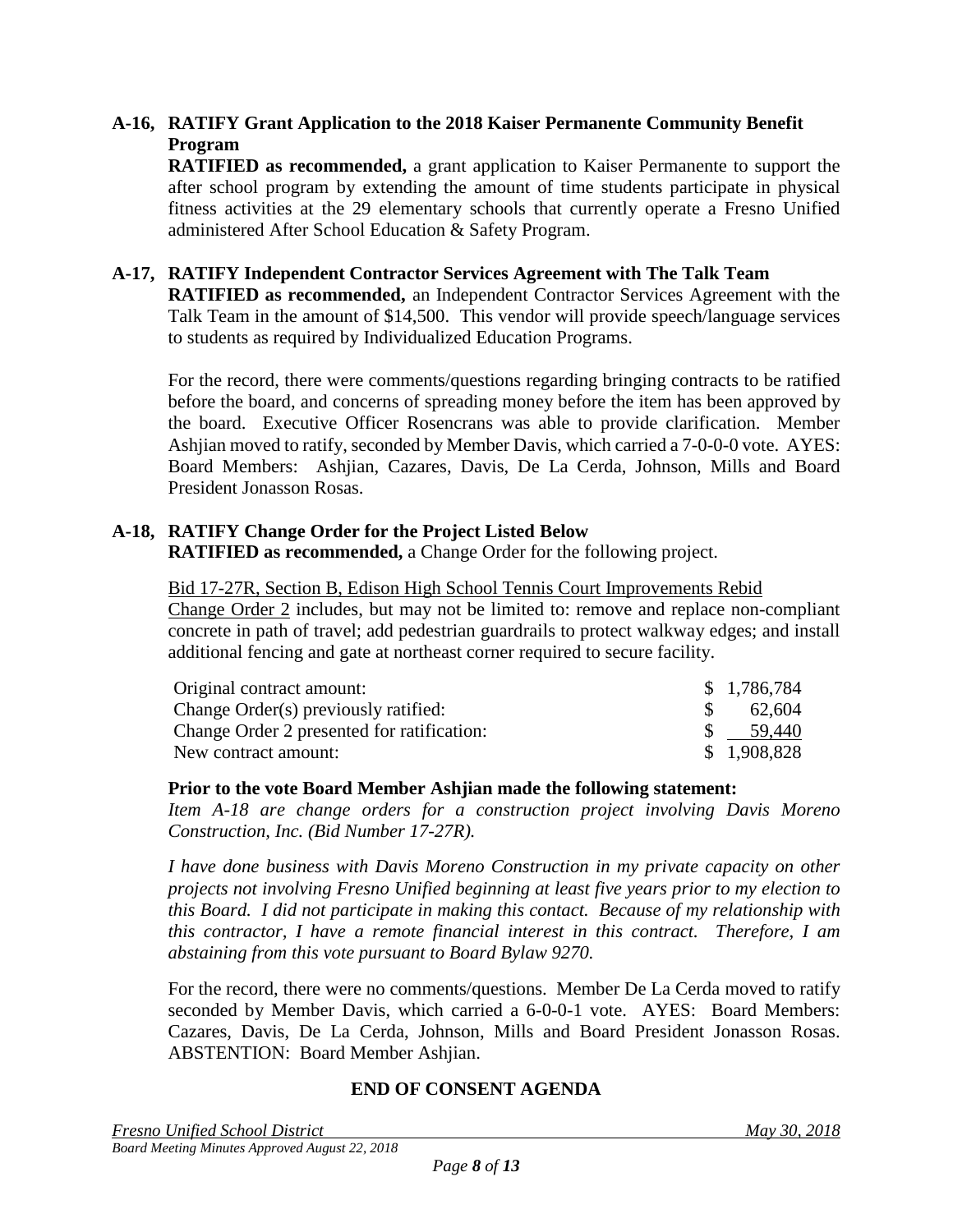# **UNSCHEDULED ORAL COMMUNICATIONS**

**Kehinde Solwazi, President of United Black Men** – Spoke about concern for the young African American people, unhappy with their academic achievement, and suspension rates. The district has some good starts and we are here to support their efforts.

**Larry Burrus** – Thanked the Board and the district for what they are doing with the African America Academic Acceleration and student achievement. Would like to see the district continue working with students at an early age to correct the problem.

## **B. CONFERENCE/DISCUSSION AGENDA**

### **Agenda Item B-19, Discuss and Adopt Fresno Unified School District's 2018/19 Local Control and Accountability Plan**

The Local Control and Accountability Plan (LCAP) is a requirement resulting from the State's Local Control Funding Formula (LCFF). School districts across the State receive LCFF funds for every student, with additional funds going to districts with high unduplicated counts of students living in poverty, English learners, and foster youth. Fresno Unified School District is required to adopt a Local Control and Accountability Plan at the same time as the adoption of the district budget.

Presentation by CFO/Chief Financial Officer Ruth Quinto and staff

An opportunity was provided to hear questions/concerns from members of the Board and staff was available to respond.

For the record, there were comments/questions regarding school psychologists and the level of support, a comment that we should consider increasing the support next year, afterschool programs for pre-kindergarten and transitional kindergarten and the hardships for parents with multiple students, suggested the district look into a program to assist families, clarity on the LCAP regarding the 13 student communities that the district is targeting in conjunction with the City of Fresno, which schools are effected by Restorative Practices/Relationship Centered Schools, do we have plans to expand the program, what factors would determine where the district would go next, wanted to know where the district was regarding the campus culture director position, what does the program at Birney consist of, suggested a task force for the South East Asian community, and a request to see a Latino graduation for students. Member Mills moved for adoption, seconded by Member Davis, which carried a 7-0-0-0 vote. AYES: Board Members: Ashjian, Cazares, Davis, De La Cerda, Johnson, Mills and Board President Jonasson Rosas.

### **Agenda Item B-20, Discuss and Adopt Fresno Unified School District's 2018/19 Proposed Budget and Education Protection Account**

The Proposed Budget includes the multi-year projected budget for the Unrestricted General Fund. The agenda item also described factors addressed in the 2018/19 Proposed Budget, and issues affecting the multi-year projections for 2019/20 and 2020/21.

Presentation by CFO/Chief Financial Officer Ruth Quinto and staff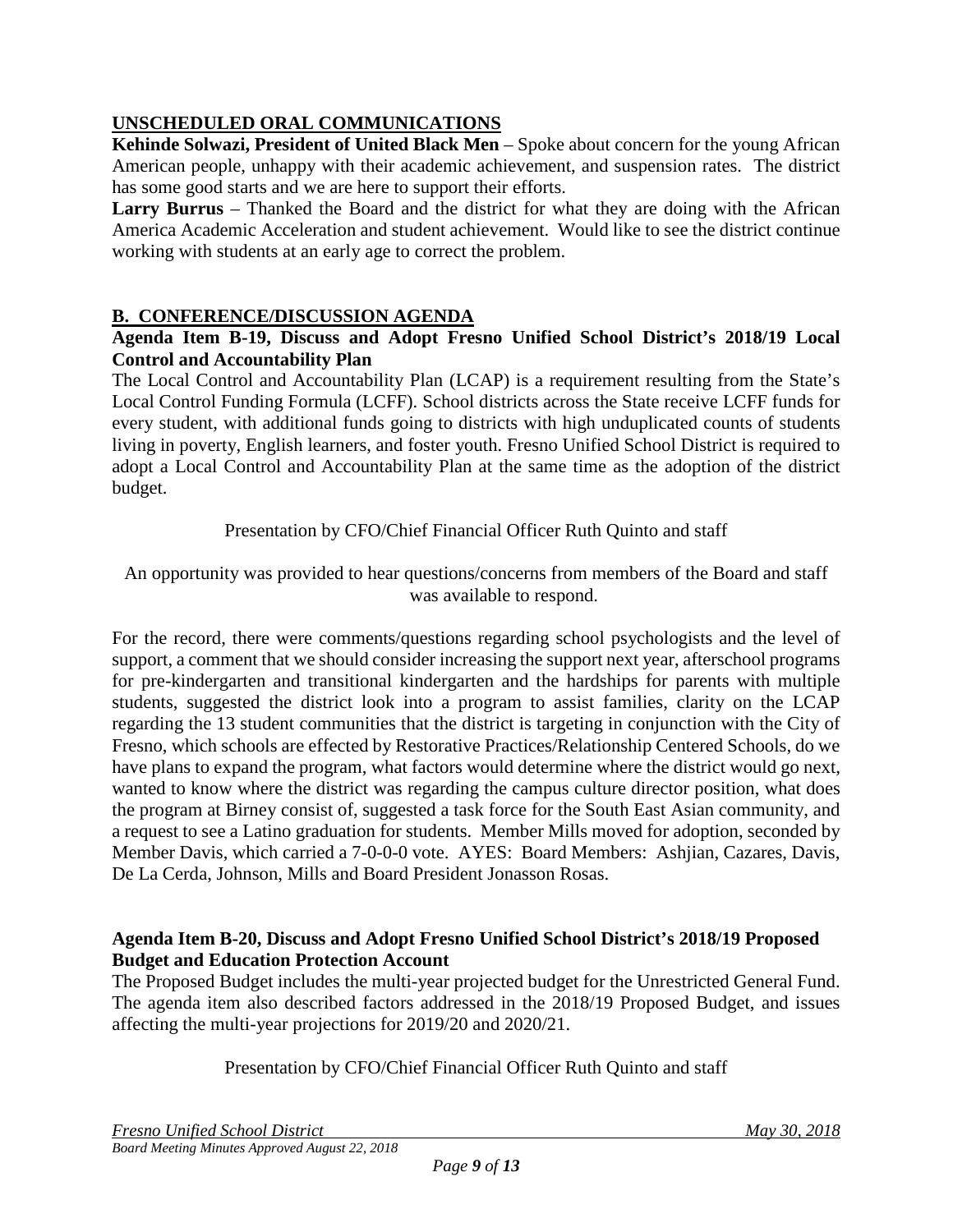### An opportunity was provided to hear questions/concerns from members of the Board and staff was available to respond.

For the record, there were comments/questions regarding the Governor's May Revise and the distribution of those funds, what amount has been programmed and what has not, concerns on the districts process in forecasting one time monies, thanked district for their integrity and hard work, look forward to the hiring and purchasing exception committee that will ensuring we have checks and balances in direct support of our students, concerns on the percentage of the districts reserve, and interested to know what the district plans to do about increasing the reserve level. Member Ashjian moved for adoption, seconded by Member Davis, which carried a 7-0-0-0 vote. AYES: Board Members: Ashjian, Cazares, Davis, De La Cerda, Johnson, Mills and Board President Jonasson Rosas.

### **Agenda Item B-21, Opportunity for Public Discussion on the California School Employees Association and its Fresno Chapter 143 Food Service (CSEA) Proposal to Fresno Unified School District for the 2018 – 2021 Successor Agreement**

In accordance with Government Code 3547, all initial proposals of the public school employers shall be presented at a public meeting of the public school employer, and thereafter shall be a public record. The California School Employees Association and its Fresno Chapter 143 Food Service (CSEA) proposal was initially made public at the May 23, 2018 meeting of the Board of Education. This proposal is hereby returned to this agenda for formal presentation, public discussion and acknowledgement of receipt.

Presentation by Chief of Human Resources and Labor Relations Paul Idsvoog

An opportunity was provided to hear questions/concerns from members of the Board and staff was available to respond.

For the record, there were no comments/questions regarding this item. No action was required on this item.

## **Agenda Item B-22, Opportunity for Public Discussion and Adopt the Fresno Unified School District Proposal to California School Employees Association and its Fresno Chapter 143 Food Service (CSEA) for the 2018 – 2021 Successor Agreement**

In accordance with Government Code 3547, all initial proposals of the public school employers shall be presented at a public meeting of the public school employer, and thereafter shall be a public record. Received by the Board is the Fresno Unified School District's proposal to California School Employees Association and its Fresno Chapter 143 Food Service (CSEA) for the 2018 – 2021 Successor Agreement presented at the May 23, 2018 meeting of the Board of Education and returned to this agenda for public discussion and Board adoption.

Presentation by Chief of Human Resources and Labor Relations Paul Idsvoog

An opportunity was provided to hear questions/concerns from members of the Board and staff was available to respond.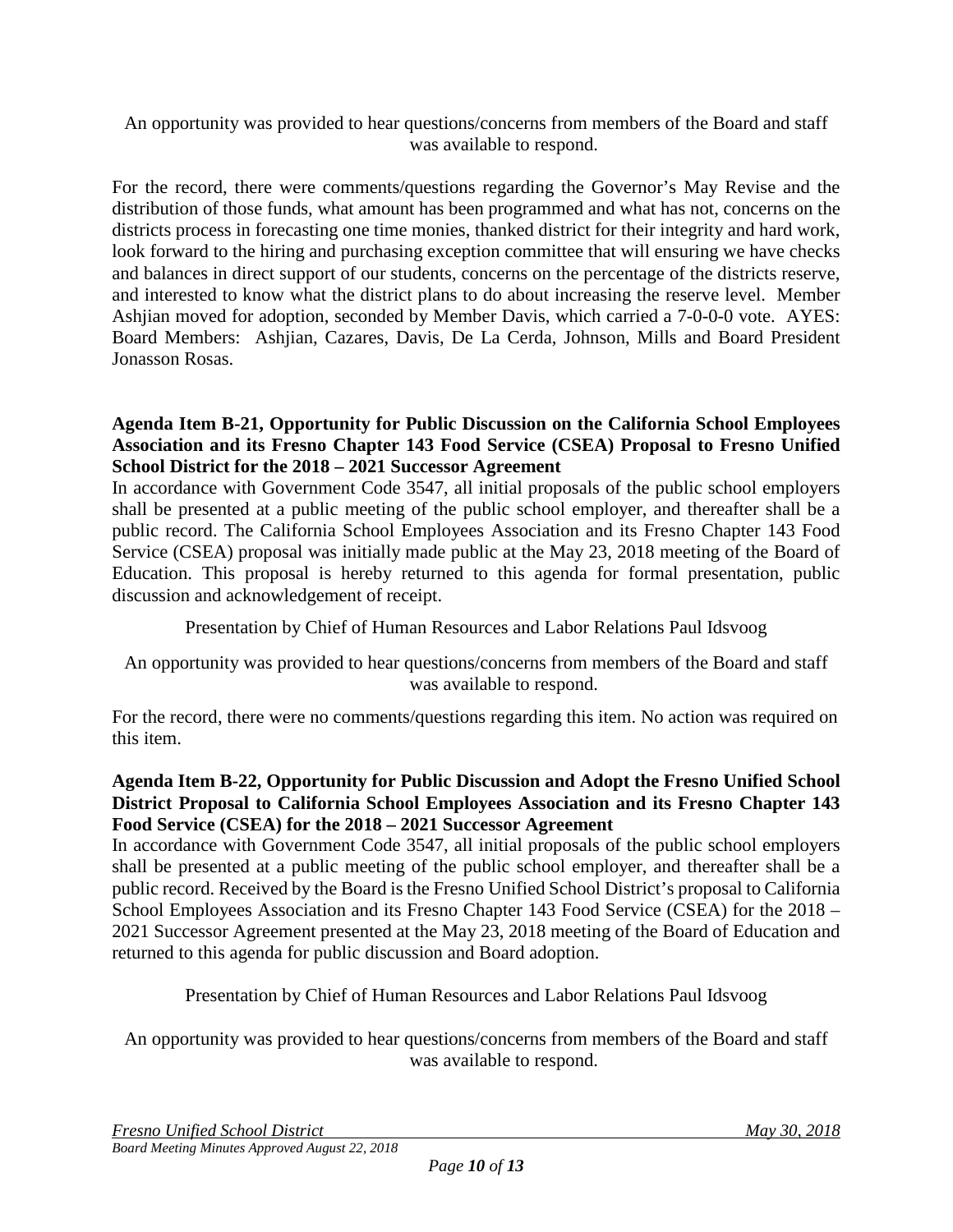For the record, there were no comments/questions regarding this item.

Member Johnson moved for adoption, seconded by Member De La Cerda, which carried a 6-0-0- 1 vote. AYES: Board Members: Cazares, Davis, De La Cerda, Johnson, Mills and Board President Jonasson Rosas. ABSENT: Board Member Ashjian.

#### **Agenda Item B-23, Opportunity for Public Discussion on the California School Employees Association and its Fresno Chapter 125 White Collar (CSEA) Proposal to Fresno Unified School District for the 2018 – 2021 Successor Agreement**

In accordance with Government Code 3547, all initial proposals of the public school employers shall be presented at a public meeting of the public school employer, and thereafter shall be a public record. The California School Employees Association and its Fresno Chapter 125 White Collar (CSEA) proposal was initially made public at the May 23, 2018 meeting of the Board of Education. This proposal is hereby returned to this agenda for formal presentation, public discussion and acknowledgement of receipt.

Presentation by Chief of Human Resources and Labor Relations Paul Idsvoog

An opportunity was provided to hear questions/concerns from members of the Board and staff was available to respond.

For the record, there were no comments/questions regarding this item. No action was required on this item.

### **Agenda Item B-24, Opportunity for Public Discussion and Adopt the Fresno Unified School District Proposal to California School Employees Association and its Fresno Chapter 125 White Collar (CSEA) for the 2018 – 2021 Successor Agreement**

In accordance with Government Code 3547, all initial proposals of the public school employers shall be presented at a public meeting of the public school employer, and thereafter shall be a public record. Included in the Board binders is the Fresno Unified School District's proposal to California School Employees Association and its Fresno Chapter 125 White Collar (CSEA) for the 2018 – 2021 Successor Agreement presented at the May 23, 2018 meeting of the Board of Education and returned to this agenda for public discussion and Board adoption.

Presentation by Chief of Human Resources and Labor Relations Paul Idsvoog

An opportunity was provided to hear questions/concerns from members of the Board and staff was available to respond.

For the record, there were no comments/questions regarding this item.

Member Davis moved for adoption, seconded by Member Mills, which carried a 7-0-0-0 vote. AYES: Board Members: Ashjian, Cazares, Davis, De La Cerda, Johnson, Mills and Board President Jonasson Rosas.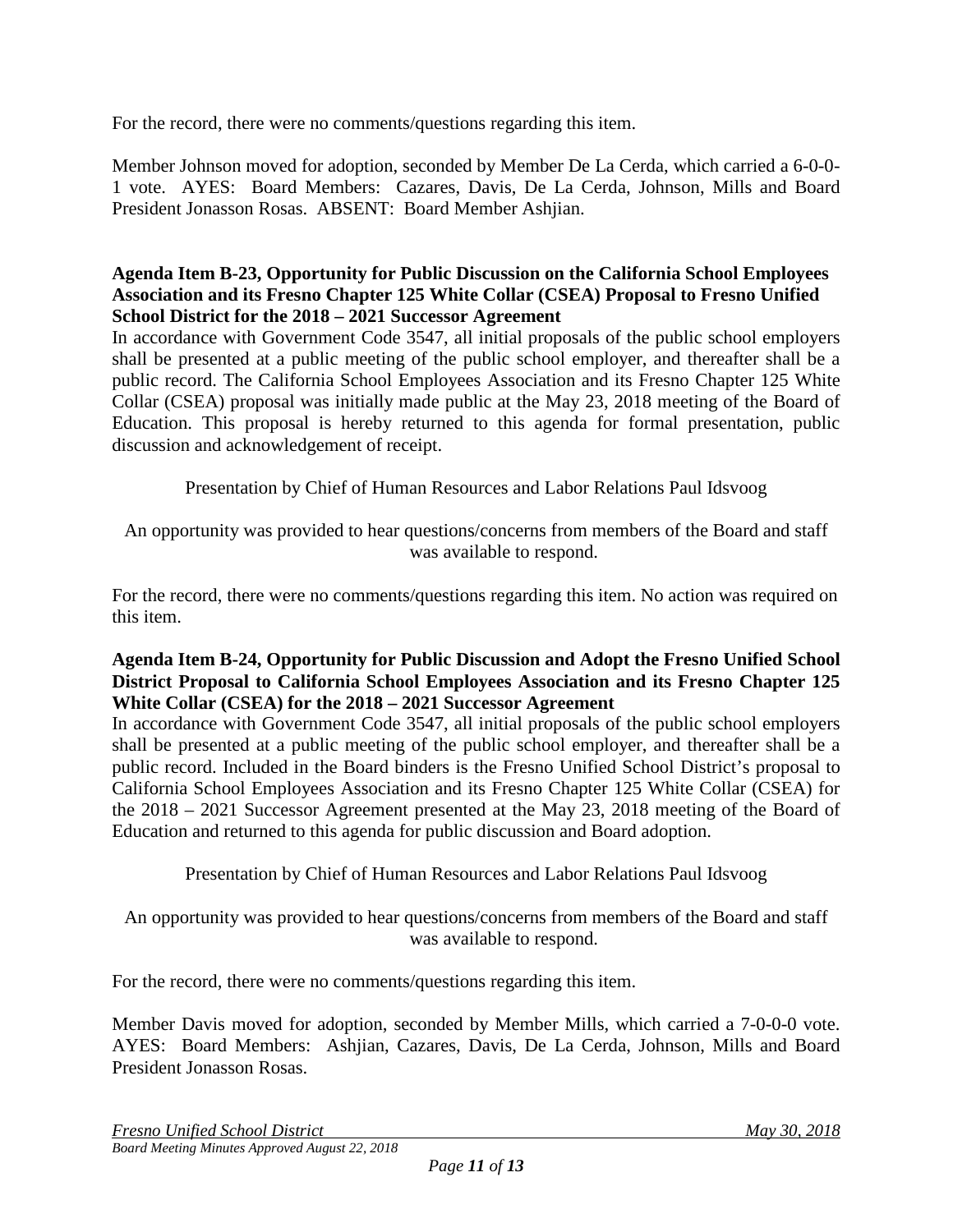## **C. RECEIVE INFORMATION & REPORTS**

#### **The Board was in receipt of the following items:**

#### **C-25, Constituent Services Quarterly Reporting**

Received the Constituent Services Quarterly Reporting for Constituent Services activities for the time period of February 1, 2018 through April 30, 2018. Also received is the Quarterly Reporting for the Valenzuela/Williams Uniform Complaint Procedures from February 1, 2018 through April 30, 2018 in accordance with Education Code § 35186.

#### **C-26, Proposed Revisions for Board Policies (BP) 3311, 5132, (NEW) 5141.23, 6146.4, 6164.4 and 6164.6**

Received proposed revisions for the following six Board Policies (BP):

- BP 3311 Bids
- BP 5132 Dress and Grooming
- (NEW) BP 5141.23 Asthma Management
- BP 6146.4 Differential Graduation and Competency Standard for Individuals with Exceptional Needs
- BP 6164.4 Identification of Individuals with Exceptional Needs
- BP 6164.6 Section 504 of the Rehabilitation Act of 1973

#### **C-27, Results of Sale of General Obligation Bonds, Election of 2016, Measure X, Series A**

Received a summary which describes the results of the recent sale of the approximately \$60 million in Measure X, Series A sold on May 17, 2018. Prior to the sale of the Bonds, the district received a strong credit rating of 'Aa3' from Moody's Investor Service. In its rating rationale, Moody's listed the district's large and growing tax base, improved financial position, reserve policies that should help preserve a stable financial position and experienced and prudent management team as credit strengths of the district. The strong rating helped the district attract robust investor demand despite unfavorable bond market conditions during the week of the sale. Fiscal impact: The Measure X, Series A resulted in a final all-inclusive interest cost of 4.04% with a net repayment ratio of 1.796 as compared to amounts previously estimated of 4.01% and 1.78, respectively.

### **BOARD/SUPERINTENDENT COMMUNICATION**

**Board Member De La Cerda** – Requested an update regarding the fields at McLane High School would like it to include alternatives if the fields are not done in sufficient time.

**Board Member Cazares** – Requested an update on Relationship-Centered Schools (successes and issues) from the past school year, would like to know where we are with the Special Education Audit, thanked Patrick Jensen and staff for the work over this last year, thanked Amy for her work with the Audra McDonald dedication, would like to know where we are with connecting the Hoover High programs with the Fresno State programs, and congratulated the Edison High Softball girls for a successful season.